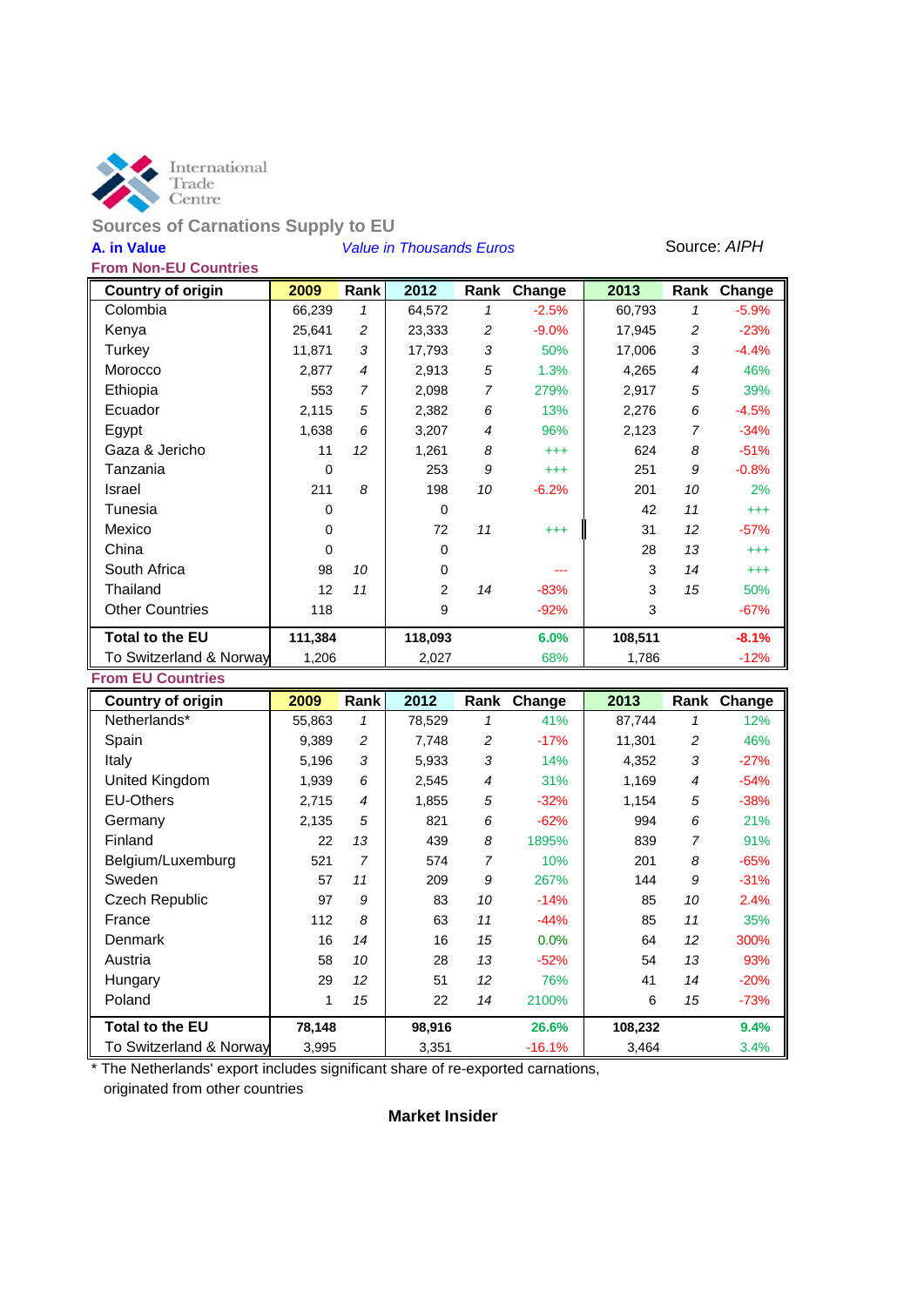#### **Carnations Supply to EU** (cont.)

**B. in Units/Quantity** *Quant. in Thousand Stems*

**From Non-EU Countries**

| <b>Country of origin</b> | 2009      | <b>Rank</b>    | 2012     | Rank           | Change   | 2013    | Rank           | Change   |
|--------------------------|-----------|----------------|----------|----------------|----------|---------|----------------|----------|
| Colombia                 | 491,533   | $\mathcal I$   | 374,037  | 1              | $-24%$   | 372,977 | 1              | $-0.3%$  |
| Turkey                   | 195,645   | 3              | 239,282  | 2              | 22%      | 221,361 | 2              | $-7.5%$  |
| Kenya                    | 275,797   | 2              | 233,989  | 3              | $-15%$   | 180,572 | 3              | $-23%$   |
| Morocco                  | 32,415    | $\overline{4}$ | 28,296   | $\overline{4}$ | $-13%$   | 38,889  | $\overline{4}$ | 37%      |
| Ethiopia                 | 5,581     | 7              | 19,076   | 6              | 242%     | 21,063  | 5              | 10%      |
| Egypt                    | 18,223    | 6              | 28,214   | 5              | 55%      | 20,842  | 6              | $-26%$   |
| Ecuador                  | 18,442    | 5              | 16,367   | $\overline{7}$ | $-11%$   | 14,989  | $\overline{7}$ | $-8.4%$  |
| Gaza & Jericho           | 125       | 10             | 9,127    | 8              | 7202%    | 4,212   | 8              | $-54%$   |
| Tanzania                 | 0         |                | 2,165    | 10             | $^{+++}$ | 2,151   | 9              | $-0.6%$  |
| Israel                   | 2,142     | 8              | 2,347    | 9              | 9.6%     | 1,497   | 10             | $-36%$   |
| China                    | 0         |                | 0        |                |          | 305     | 11             | $^{+++}$ |
| Tunesia                  | 0         |                | $\Omega$ |                |          | 229     | 12             | $^{+++}$ |
| Mexico                   | $\Omega$  |                | 322      | 11             | $^{+++}$ | 144     | 13             | $-55%$   |
| South Africa             | 465       | 9              | $\Omega$ |                |          | 19      | 14             | $^{+++}$ |
| Thailand                 | 26        | 11             | 11       | 14             | $-58%$   | 11      | 15             | 0.0%     |
| Other countries          | 728       |                | 66       |                | $-91%$   | 21      |                | $-68%$   |
|                          |           |                |          |                |          |         |                |          |
| <b>Total to the EU</b>   | 1,041,122 |                | 953,299  |                | $-8.4%$  | 879,282 |                | $-7.8%$  |
| To Norway                | 0         |                | 7,512    |                | $^{+++}$ | 6,013   |                | $-20%$   |

#### **From EU Countries**

| <b>Country of origin</b> | 2009    | <b>Rank</b> | 2012    |                 | Rank Change | 2013    |    | Rank Change |
|--------------------------|---------|-------------|---------|-----------------|-------------|---------|----|-------------|
| Netherlands*             | 270,373 |             | 398,789 | 1               | 47%         | 484,737 |    | <b>22%</b>  |
| Spain                    | 77,419  | 2           | 62,395  | 2               | $-19%$      | 81,509  | 2  | 31%         |
| Italy                    | 29,929  | 3           | 32,985  | 3               | 10%         | 22,236  | 3  | $-33%$      |
| <b>EU-Others</b>         | 20,502  | 4           | 17,703  | 4               | $-14%$      | 11,632  | 4  | $-34%$      |
| United Kingdom           | 8,319   | 6           | 6,534   | 5               | $-21%$      | 5,743   | 5  | $-12%$      |
| Germany                  | 11,826  | 5           | 2,524   | 7               | $-79%$      | 5,201   | 6  | 106%        |
| Finland                  | 121     | 13          | 2,194   | 8               | 1713%       | 4,366   | 7  | 99%         |
| Belgium/Luxemburg        | 2,733   | 7           | 3,269   | 6               | 20%         | 1,229   | 8  | $-62%$      |
| Hungary                  | 205     | 10          | 285     | 12 <sup>2</sup> | 39%         | 503     | 9  | 76%         |
| Sweden                   | 169     | 12          | 682     | 9               | 304%        | 477     | 10 | $-30%$      |
| France                   | 462     | 8           | 305     | 11              | $-34%$      | 476     | 11 | 56%         |
| Czech Republic           | 389     | 9           | 355     | 10              | $-9%$       | 378     | 12 | 6.5%        |
| <b>Denmark</b>           | 25      | 14          | 16      | 15              | $-36%$      | 216     | 13 | 1250%       |
| Austria                  | 195     | 11          | 59      | 14              | $-70%$      | 178     | 14 | 202%        |
| Poland                   | 1       | 15          | 191     | 13              | $^{+++}$    | 172     | 15 | $-9.9%$     |
|                          |         |             |         |                 |             |         |    |             |
| <b>Total to the EU</b>   | 422,669 |             | 528,286 |                 | 25%         | 573,051 |    | 8.5%        |
| To Norway                | 0       |             | 5,556   |                 | $^{+++}$    | 5,336   |    | $-4.0\%$    |

\* The Netherlands' export includes significant share of re-exported carnations originated from other countries



**Market Insider**